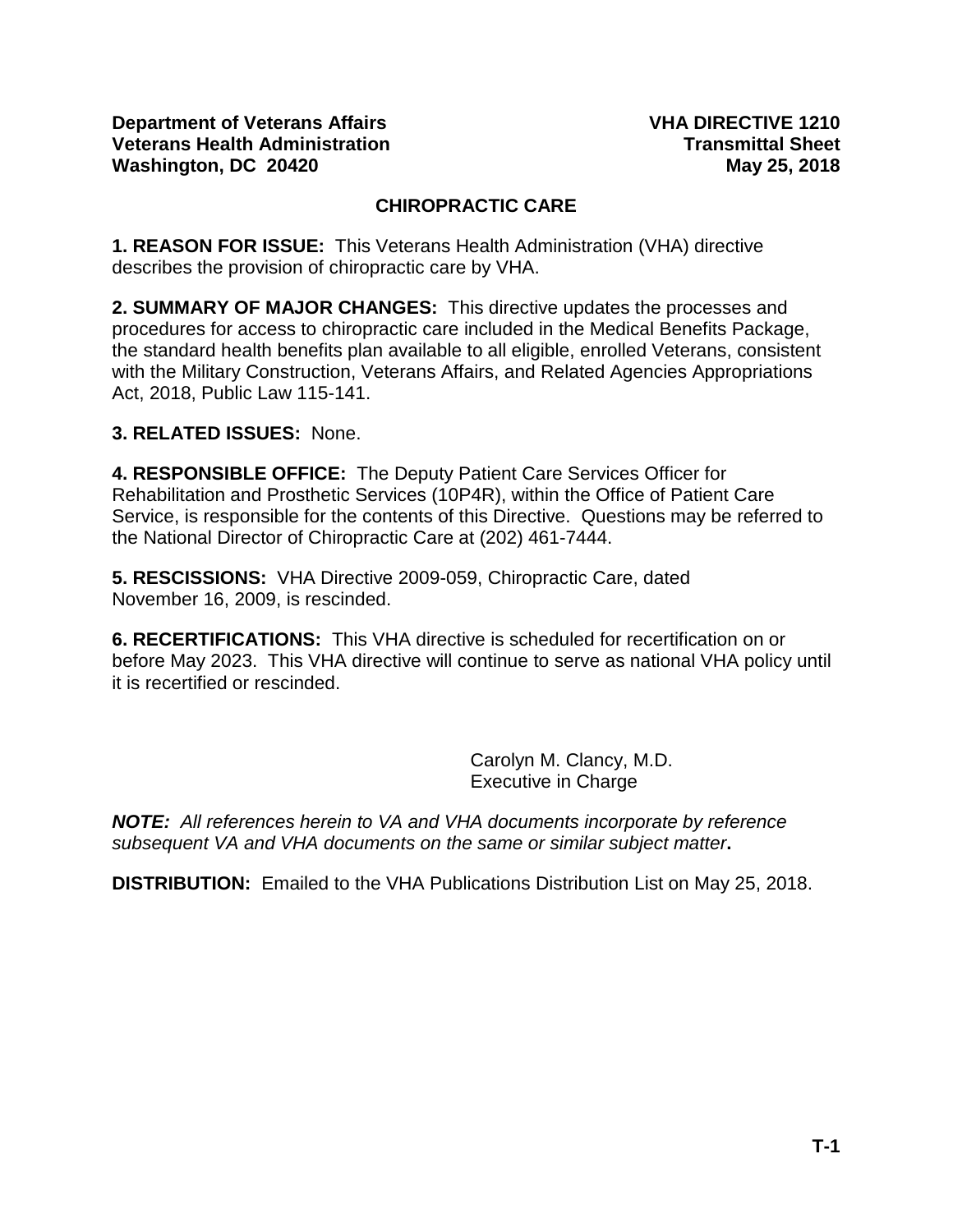## **CONTENTS**

# **CHIROPRACTIC CARE**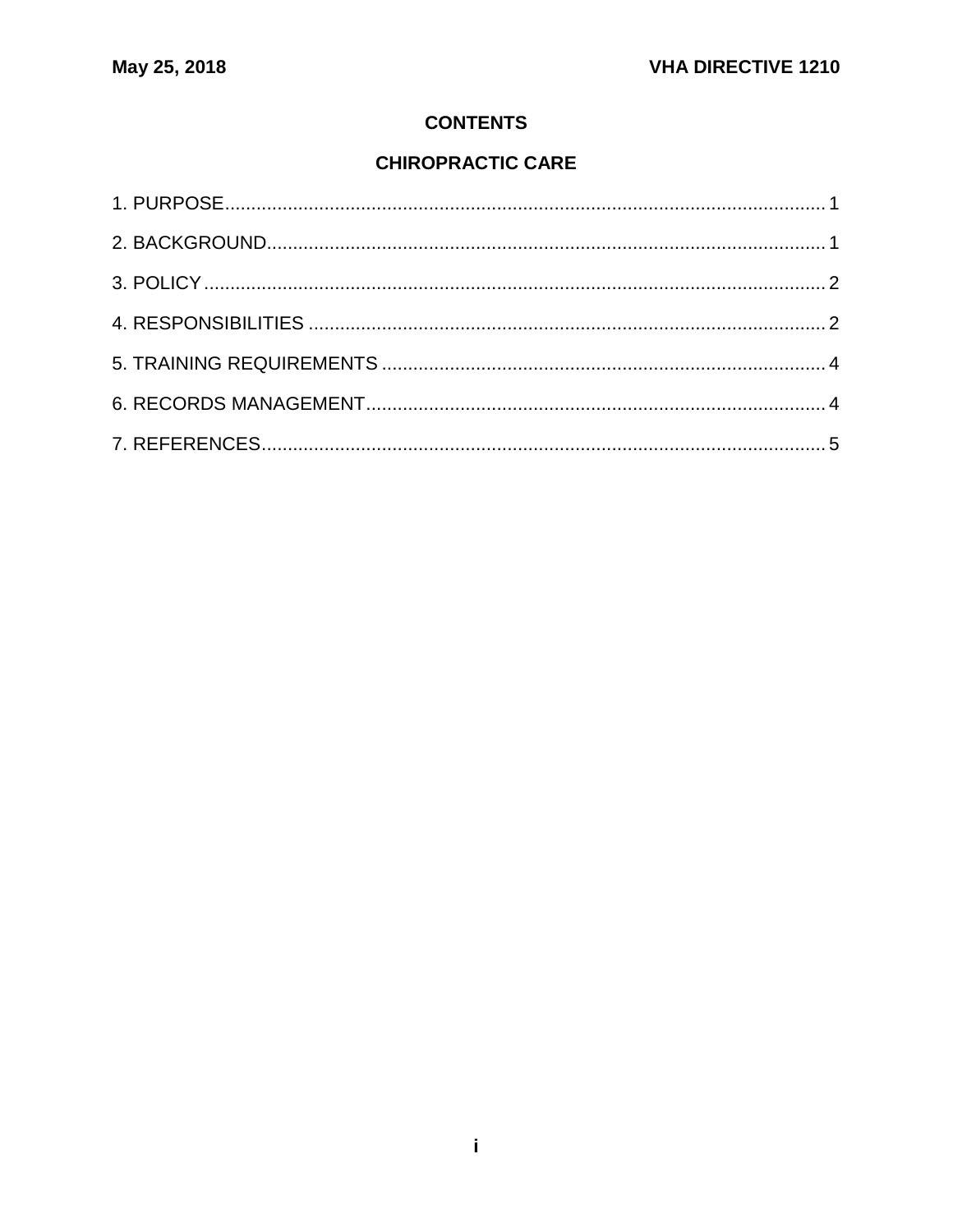### **CHIROPRACTIC CARE**

### <span id="page-2-0"></span>**1. PURPOSE**

This Veterans Health Administration (VHA) directive defines policy related to the provision of chiropractic care by VHA in compliance with Section 204 of Public Law (Pub. L.) 107-135, the Department of Veterans Affairs Health Care Programs Enhancement Act of 2001. **AUTHORITY:** Title 38 United States Code (U.S.C.) 1710, 7301(b); Pub. L. 106-117, section 303; Pub. L. 107-135, section 204.

### <span id="page-2-1"></span>**2. BACKGROUND**

a. Section 303 of the Veterans Millennium Health Care and Benefits Act (the Millennium Act), Pub. L. 106-117, required the Under Secretary for Health to establish a VHA-wide policy regarding the role of chiropractic treatment in the care of Veterans.

b. Section 204 of the Department of Veterans Affairs Health Care Programs Enhancement Act of 2001, Pub. L. 107-135, required VHA to carry out a program to provide chiropractic care to Veterans throughout Department of Veterans Affairs (VA) medical facilities and clinics.

c. Section 245 of the Military Construction, Veterans Affairs, and Related Agencies Appropriations Act, 2018 (Consolidated Appropriations Act, 2018), Pub. L. 115-141, established a tiered timeline for expanding on-station chiropractic clinics, and amended the definitions of medical services, rehabilitative services, and preventative services in 38 U.S.C. 1701 to include chiropractic services.

d. Chiropractic care is included in the Medical Benefits Package, the standard health benefits plan generally available to all enrolled Veterans.

e. Doctors of Chiropractic (DCs) are licensed independent practitioners (LIP) in VHA who provide examination, diagnosis, treatment, and management of neuromuscular and musculoskeletal conditions using non-pharmacologic and non-operative methods. A chiropractor typically completes 4 years of baccalaureate training and 4 years of chiropractic training. Residency training is 1 year beyond attainment of the Chiropractic Degree, and fellowship training is for 1 to 2 years beyond the completion of residency training.

f. Chiropractors utilize standard medical evaluation procedures, along with biomechanical assessments, to establish a diagnosis and formulate a management plan. They consult with other health care providers and refer patients in accordance with accepted medical indications. Chiropractic treatment includes a number of options such as patient education, therapeutic exercise, lifestyle recommendations, and other interventions such as joint manipulation and mobilization, soft tissue therapies, and physical modalities. Chiropractors may also be trained and licensed to deliver a number of interventions currently classified as Complementary Integrative Health (CIH) therapies such as acupuncture, biologically based preparations, and mind-body therapies.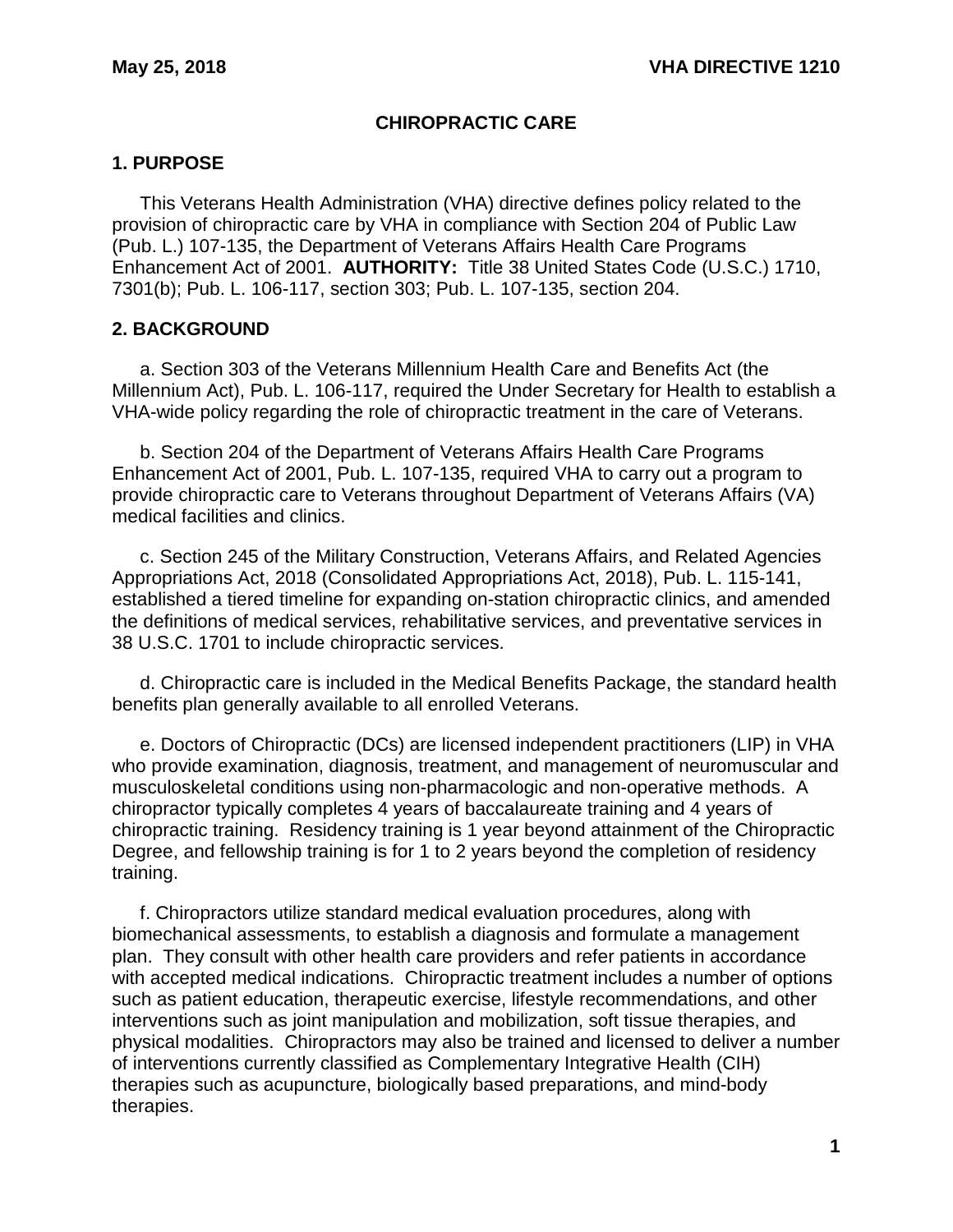g. Chiropractic care is included in Joint Commission pain management standards, and evidence shows that patients receiving chiropractic care are:

(1) Less likely to use other health care services that are more costly and have greater risk, such as opiate medications, spinal imaging and injections, and elective spinal surgeries; and

(2) Have lower overall health care costs for episodes of non-operative spine related disorders.

h. VHA strives to deliver the highest quality chiropractic services following an evidence-based, Veteran-centered approach. Appropriate utilization of chiropractic services is consistent with current clinical practice guidelines, and premised on individualized treatment plans incorporating objective measures of patient-based outcomes, such as pain and function. Assessment of clinical outcomes is necessary to ensure quality of services delivered.

i. From fiscal year 2004 to 2017, VHA increased its number of chiropractic clinics by approximately 9.4 percent annually, and the number of Veterans receiving on-station chiropractic care increased approximately 18 percent annually. As of May 2018, there are approximately 135 chiropractic physicians providing patient care at 84 VHA facilities. Chiropractic clinics are administratively aligned in physical medicine, primary care, pain medicine, or other service lines consistent with local facility needs. Additionally, there are five chiropractic residency trainee positions across five VHA chiropractic residency training programs, the first and currently only accredited chiropractic residency programs in the United States.

j. VHA Chiropractic Care is a national program under the Office of Rehabilitation and Prosthetic Services.

#### <span id="page-3-0"></span>**3. POLICY**

It is VHA policy that access to chiropractic care is consistent with policy for access to any other specialty. Consultation for chiropractic care can be initiated by the patient's primary care provider or another appropriate VHA clinician. Referral for chiropractic care will not be subject to requirements or authorizations other than those for referral to any other specialty care at a VHA facility or through the outpatient Community Care program.

#### <span id="page-3-1"></span>**4. RESPONSIBILITIES**

a. **Under Secretary for Health.** The Under Secretary for Health is responsible for the overall authority of this directive.

b. **Deputy Under Secretary for Health for Policy and Services.** The Deputy Under Secretary for Health for Policy and Services is responsible for: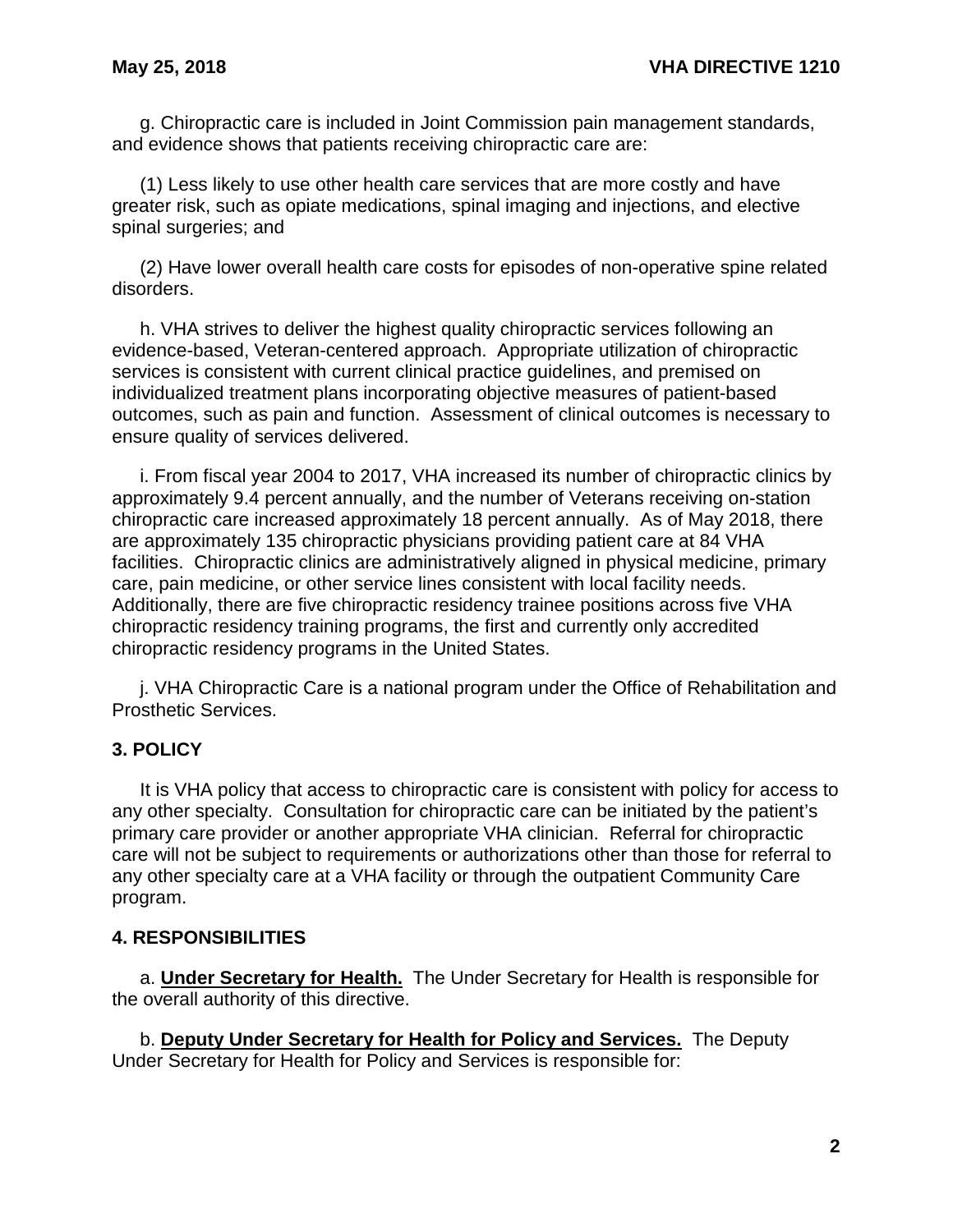(1) Providing oversight to the VHA Chiropractic Care program and ensuring that it maintains the resources necessary to implement this directive.

(2) Collaborating with the Deputy Under Secretary for Health for Operations and Management and the Deputy Under Secretary for Health for Organizational Excellence to support monitoring, reporting, and evaluation of the impact of this directive as guided by VHA Rehabilitation and Prosthetic Services, and Chiropractic Care program.

c. **Deputy Under Secretary for Health for Operations and Management.** The Deputy Under Secretary for Health for Operations and Management is responsible for:

(1) Facilitating consistent compliance across VISNs with the Chiropractic Care program as prescribed in this directive.

(2) Distributing communications pertaining to implementation, interpretation, and evaluation of this directive as developed by VHA Chiropractic Care program.

(3) Collaborating with the Deputy Under Secretary for Health for Policy and Services and the Deputy Under Secretary for Health for Organizational Excellence to support monitoring, reporting, and evaluation of the impact of this directive as guided by VHA Rehabilitation and Prosthetic Services, and Chiropractic Care Program.

d. **Veterans Integrated Service Network (VISN) Director.** Each VISN Director is responsible for ensuring that:

(1) At least one VHA site, within the VISN, is designated to provide on-station chiropractic care. In addition to these sites, a VISN may elect to offer on-station chiropractic care at any additional facilities within its region in order to provide appropriate patient access. Chiropractic care at VHA facilities may be provided through appointment of or contracts with licensed chiropractors, dependent upon the needs of the VHA facility and consistent with Section 204(e)(1) of the Department of Veterans Affairs Health Care Programs Enhancement Act of 2001, Pub. L. 107-135. *NOTE: The Consolidated Appropriations Act, 2018, requires on-station chiropractic care be provided at no fewer than two medical facilities or clinics in each VISN by December 31, 2019, and at no fewer than 50 percent of all medical centers in each VISN by December 31, 2021.* 

(2) Ensuring VISN Chief Medical Officers and facilities' management provide Veterans with appropriate access to chiropractic services, and demonstrate visible and supportive leadership in integrating chiropractic services into VHA.

e. **VA Medical Facility Director.** Each VA medical facility Director is responsible for:

(1) Ensuring that DCs are privileged to provide patient evaluation and care for neuromuscular and musculoskeletal conditions including the subluxation complex, consistent with: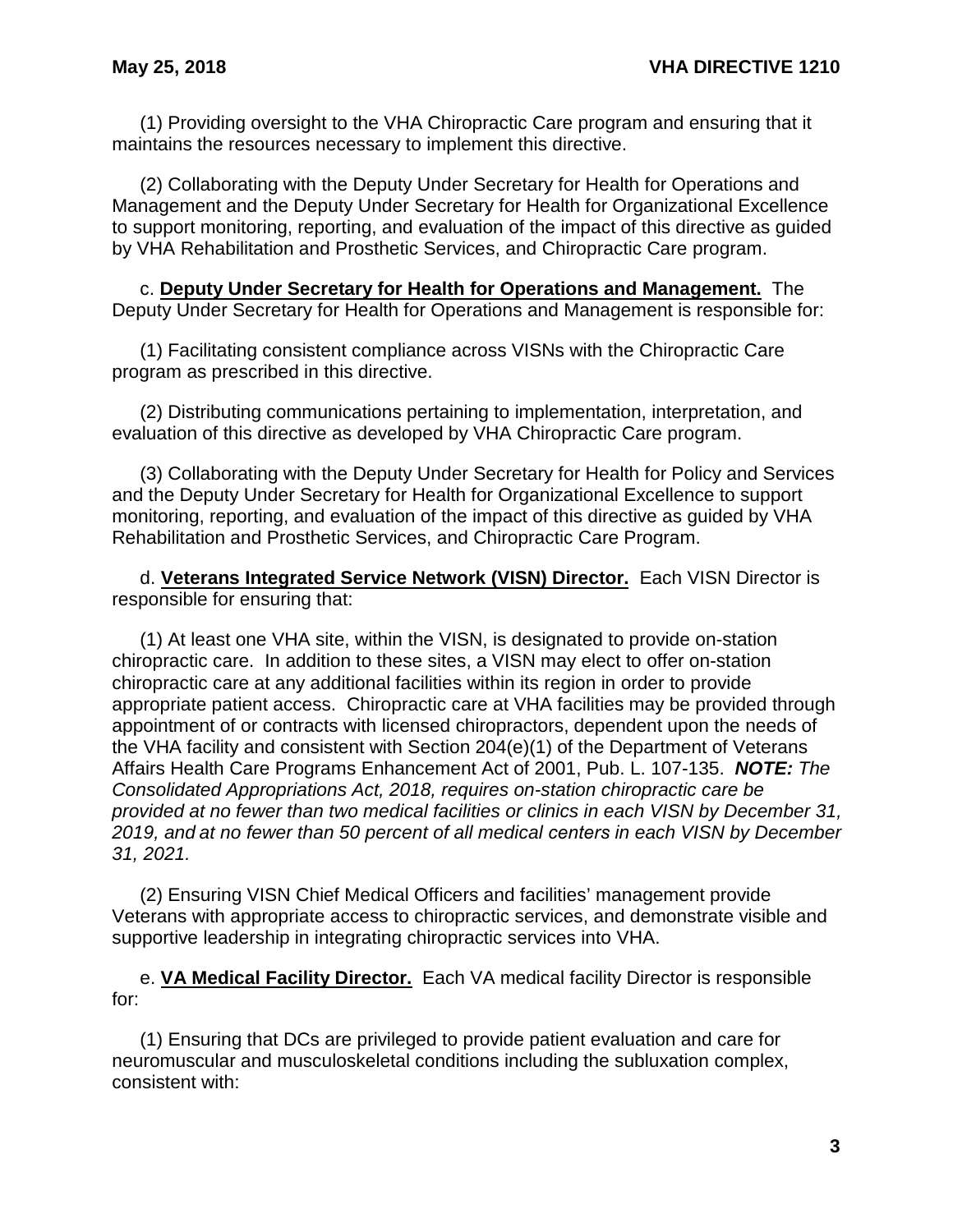(a) The scope of the chiropractor's state licensure;

(b) The individual's clinical competence as determined by education, training, professional experience, and peer references; and

(c) The needs of the facility.

(2) Ensuring DCs are subject to human resources and credentialing processes consistent with facility practice for doctors of podiatric medicine and optometry. *NOTE: DCs may be subject to privileging processes if the DC is licensed in a state that recognized DCs as LIPs and the VA medical facility's Medical Staff Bylaws recognize DCs and LIPs, as voted upon by the Organized Medical Staff.*

(3) Ensuring that DCs are incorporated into a health care team.

(4) Ensuring that space, equipment and supplies sufficient for efficient provision of chiropractic care are provided.

(5) Ensuring that appropriate VHA employees are provided materials in order to familiarize them with chiropractic care and how such services are provided. Relevant information is available through the VHA Intranet and the Rehabilitation and Prosthetic Services Program Office.

(6) Using the Community Care Program:

(a) When the residence of the Veteran is geographically distant from a VA medical facility providing on-station chiropractic care, to provide these services through community chiropractors. Chiropractic care may also be provided through Memoranda of Agreement (MOA) with Department of Defense (DOD) facilities.

(b) Community Care chiropractic care must be designated using the purpose of visit code 75 (chiropractic care) in the fee package to ensure data can be retrieved.

(7) Developing service referral agreements for chiropractic care within 3 months of beginning chiropractic service.

(8) Developing approaches to ensure quality of chiropractic utilization.

#### <span id="page-5-0"></span>**5. TRAINING REQUIREMENTS**

No specific training is required or recommended.

#### <span id="page-5-1"></span>**6. RECORDS MANAGEMENT**

Standard language: All records regardless of format (paper, electronic, electronic systems) created by this directive shall be managed per the National Archives and Records Administration (NARA) approved records schedules found in VA Records Control Schedule 10-1. If you have any question to the regarding any aspect of records